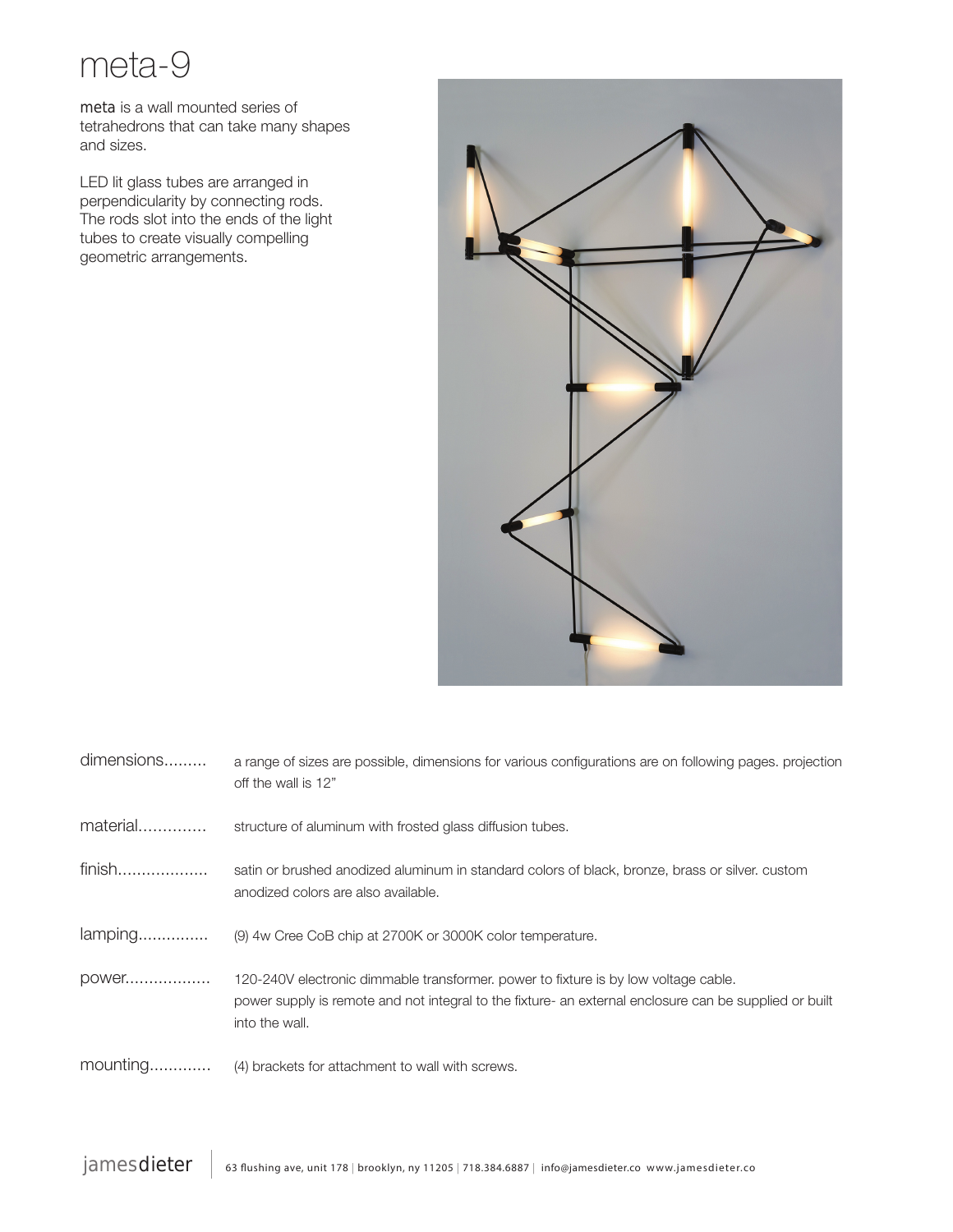#### meta-9

**meta** can be fixed in many configurations. The following sheets give numbered examples for reference and clarity in instances where installation is by contractor. We will ship in a partially assembled state to eliminate confusion on site. All meta fixtures can be assembled in any of the configurations shown as well as others not illustrated. "Up" orientation can be in any direction.

meta-9.1



meta-9.2

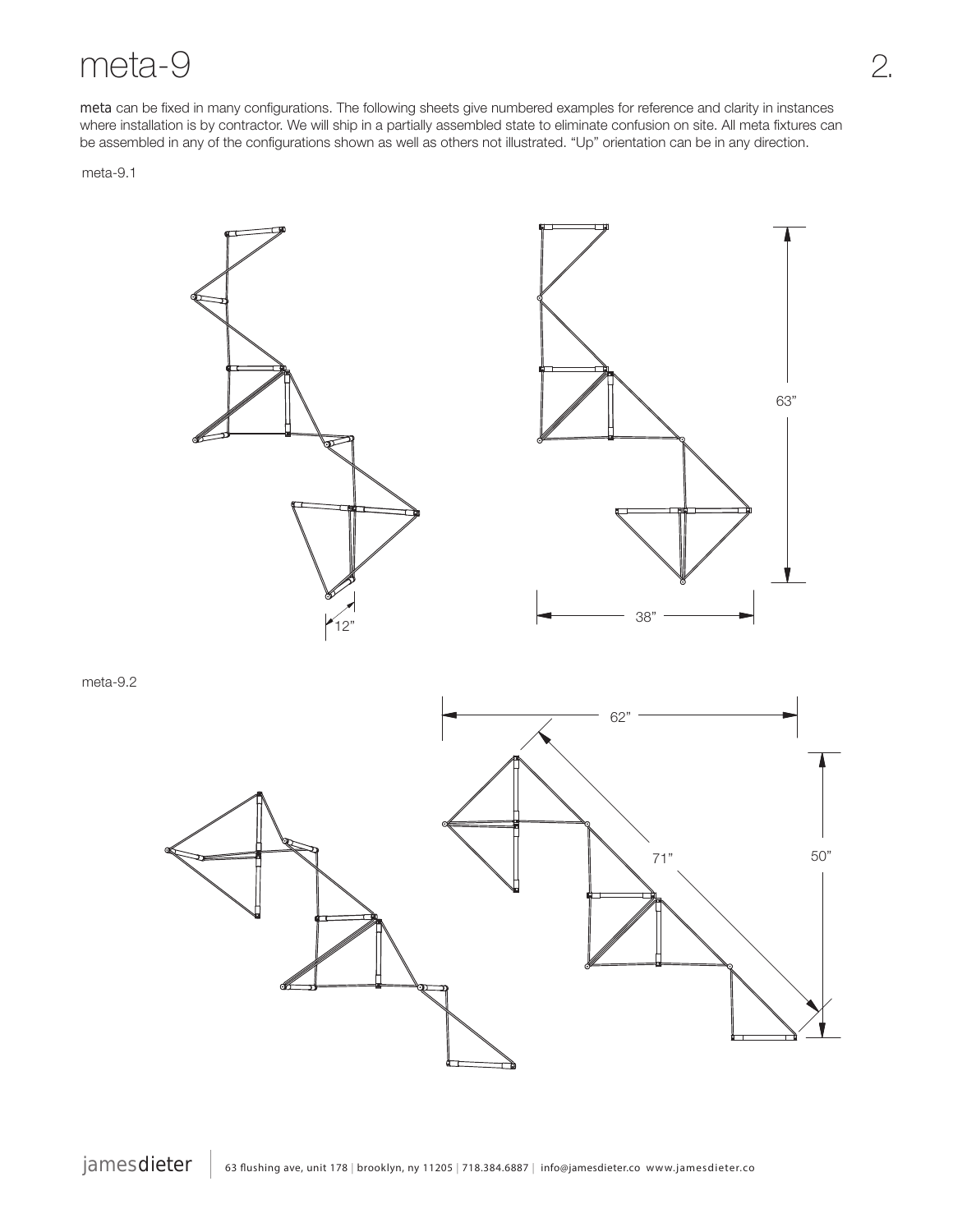# meta-9 3.

meta-9.3





meta-9.4





**jamesdieter** | 63 flushing ave, unit 178 | brooklyn, ny 11205 | 718.384.6887 | info@jamesdieter.co www.jamesdieter.co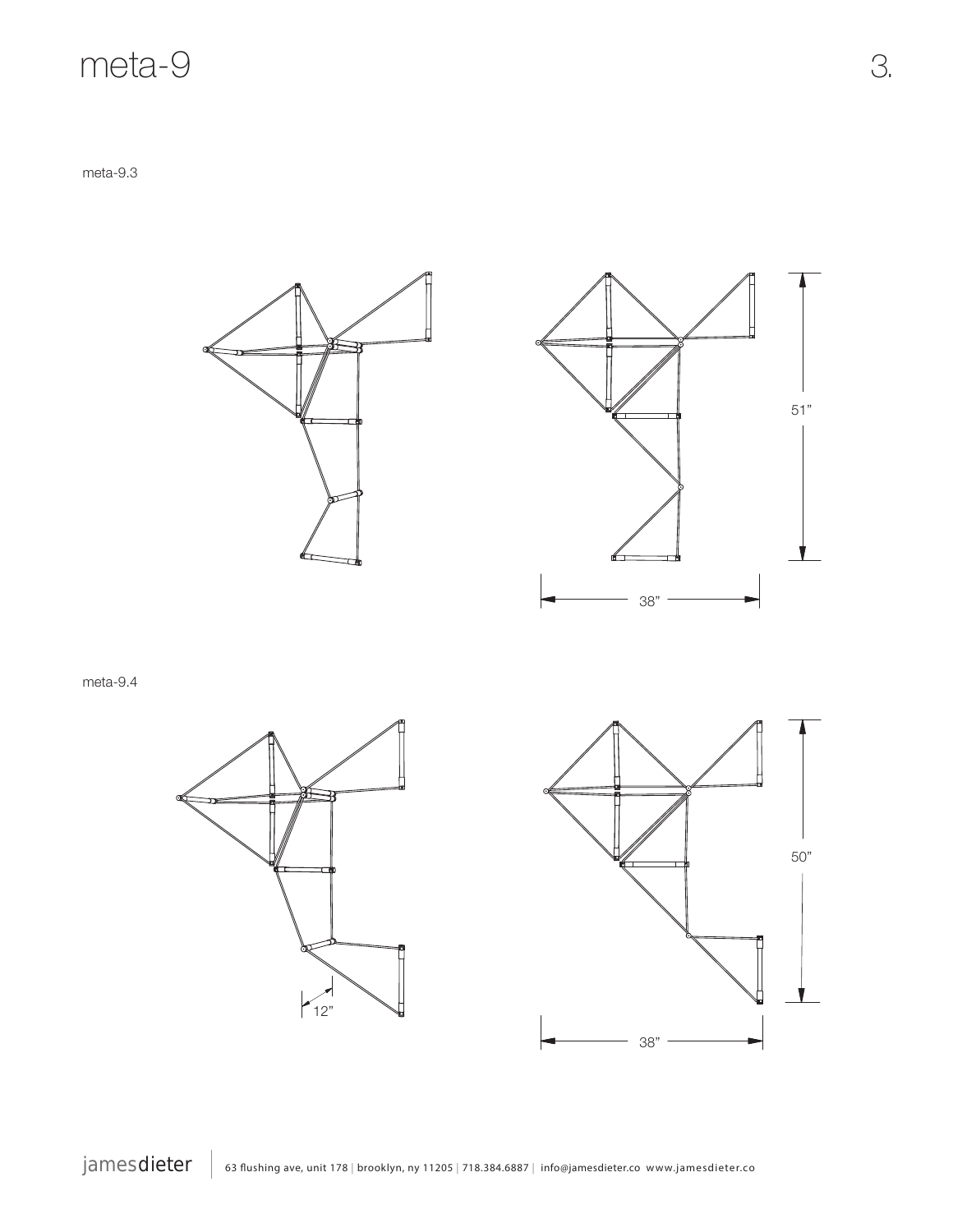# meta-9 4.

meta-9.5



meta-9.6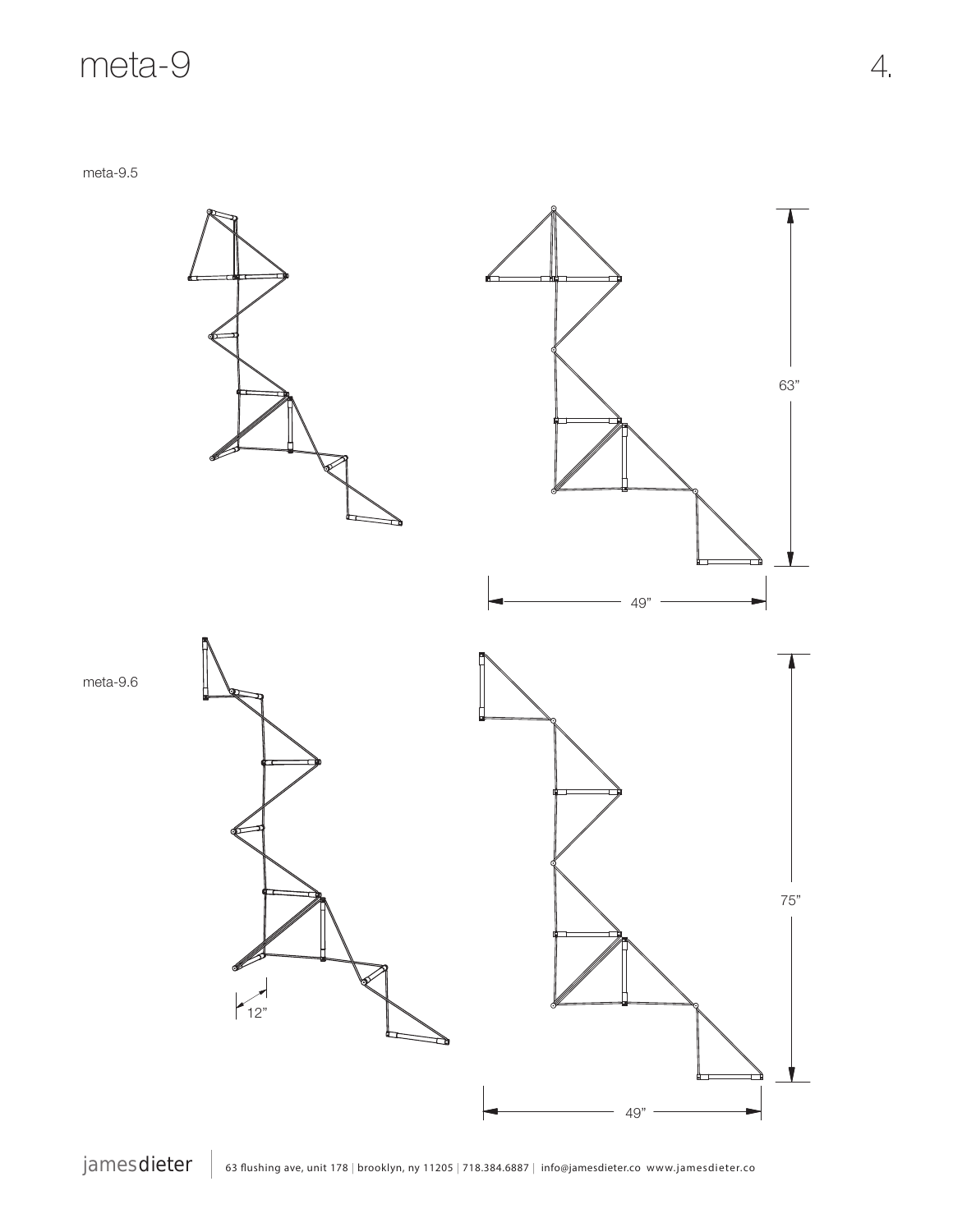# meta-9 5.

meta-9.7



meta-9.8



jamesdieter | 63 flushing ave, unit 178 | brooklyn, ny 11205 | 718.384.6887 | info@jamesdieter.co www.jamesdieter.co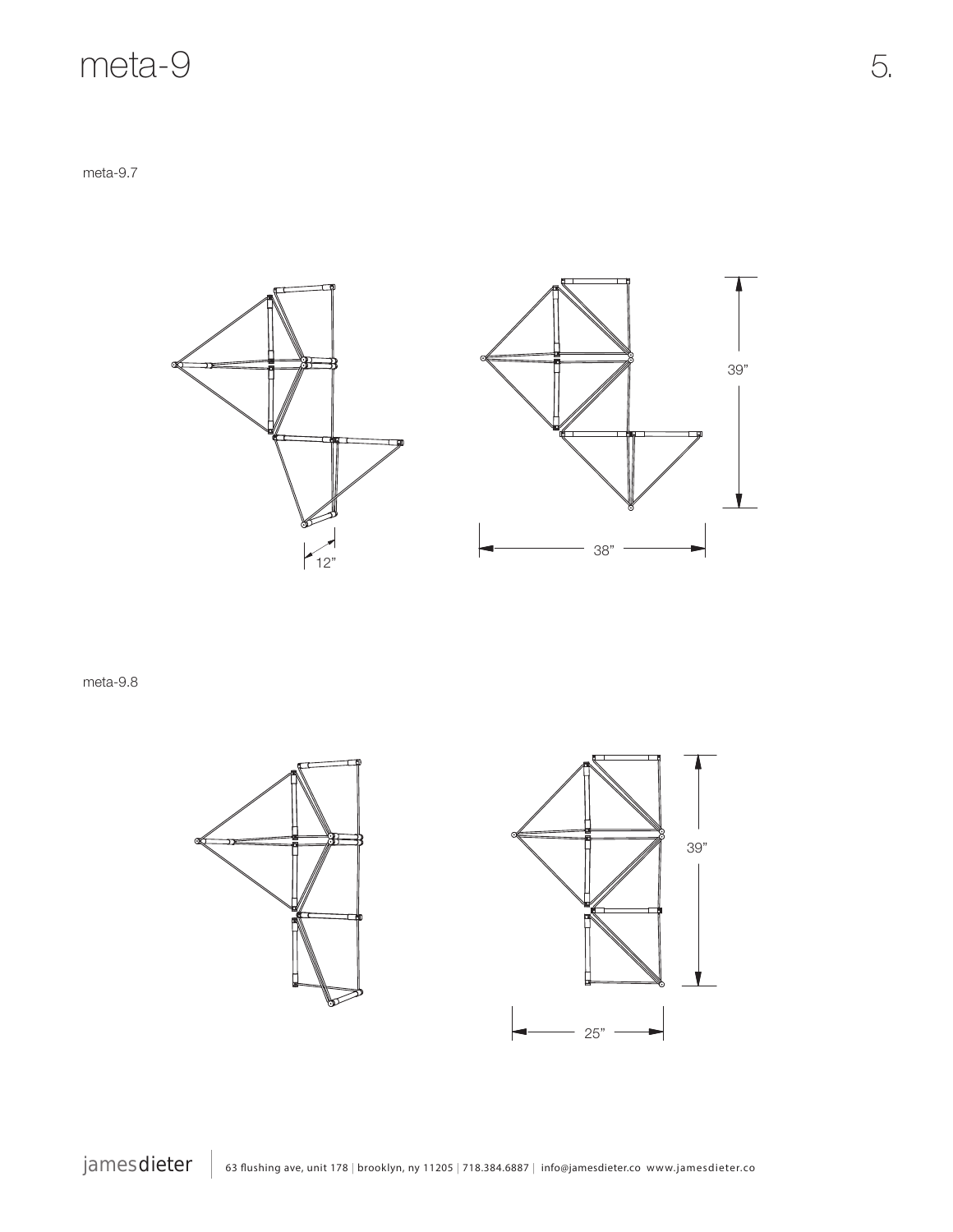# meta-9 6.

meta-9.9





meta-9.10